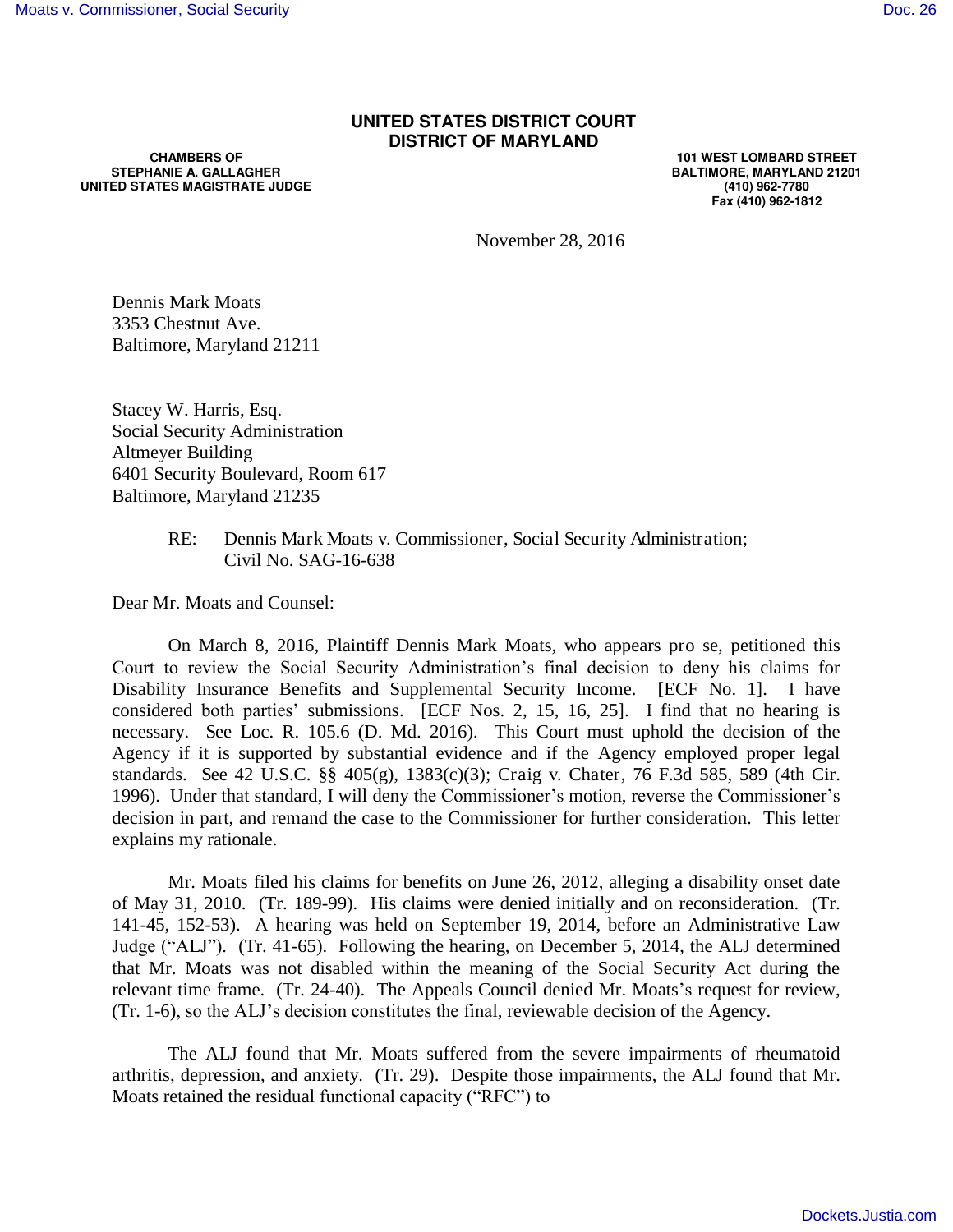perform light work as defined in 20 CFR 404.1567(b) and 416.967(b) that requires only simple, repetitive tasks with a training duration of up to one month; occasional interaction with the public, co-workers, and supervisors; and a low stress environment defined as occasional changes to the work setting.

 (Tr. 31). After considering the testimony of a vocational expert ("VE"), the ALJ determined that Mr. Moats could perform jobs existing in significant numbers in the national economy and that, therefore, he was not disabled. (Tr. 35-36).

 I have considered Mr. Moats's case under the dictates of Mascio v. Colvin, 780 F.3d 632 (4th Cir. 2015), a Social Security appeal from the Eastern District of North Carolina. Because the ALJ's evaluation of Mr. Moats's "moderate limitation" in concentration, persistence, or pace was inadequate under Mascio, remand is warranted. In so holding, I express no opinion as to whether the ALJ's ultimate determination that Mr. Moats was not entitled to benefits was correct or incorrect.

 As background, on March 18, 2015, the United States Court of Appeals for the Fourth Circuit published its opinion in Mascio. The Fourth Circuit determined that remand was appropriate for three distinct reasons, one of which is relevant to the analysis of this case. Specifically, the Fourth Circuit found that the hypothetical the ALJ posed to the  $VE -$  and the corresponding RFC assessment – did not include any mental limitations other than unskilled work,<sup>1</sup> despite the fact that, at step three of the sequential evaluation, the ALJ determined that the claimant had moderate difficulties in maintaining concentration, persistence, or pace. Mascio, 780 F.3d at 637-38. The Fourth Circuit specifically held that it "agree[s] with other circuits that an ALJ does not account for a claimant's limitations in concentration, persistence, and pace by restricting the hypothetical question to simple, routine tasks or unskilled work." Id. at 638 (quoting *Winschel v. Comm'r of Soc. Sec.*, 631 F.3d 1176, 1180 (11th Cir. 2011)) (internal quotation marks omitted). In so holding, the Fourth Circuit emphasized the distinction between the ability to perform simple tasks and the ability to stay on task, stating that "[o]nly the latter limitation would account for a claimant's limitation in concentration, persistence, or pace." Id. Although the Fourth Circuit noted that the ALJ's error might have been cured by an explanation as to why the claimant's moderate difficulties in concentration, persistence, or pace did not translate into a limitation in the claimant's RFC, it held that absent such an explanation, remand was necessary. Id.

This case is partially distinguishable from Mascio. The entirety of the step three analysis states:

l

<sup>&</sup>lt;sup>1</sup> The hypothetical the ALJ posed to the VE in Mascio did not actually limit the claimant to unskilled work, and thus did not match the ALJ's RFC assessment. However, the VE indicated that all of the jobs cited in response to the hypothetical involved "unskilled work" such that, in effect, the hypothetical matched the ALJ's RFC assessment.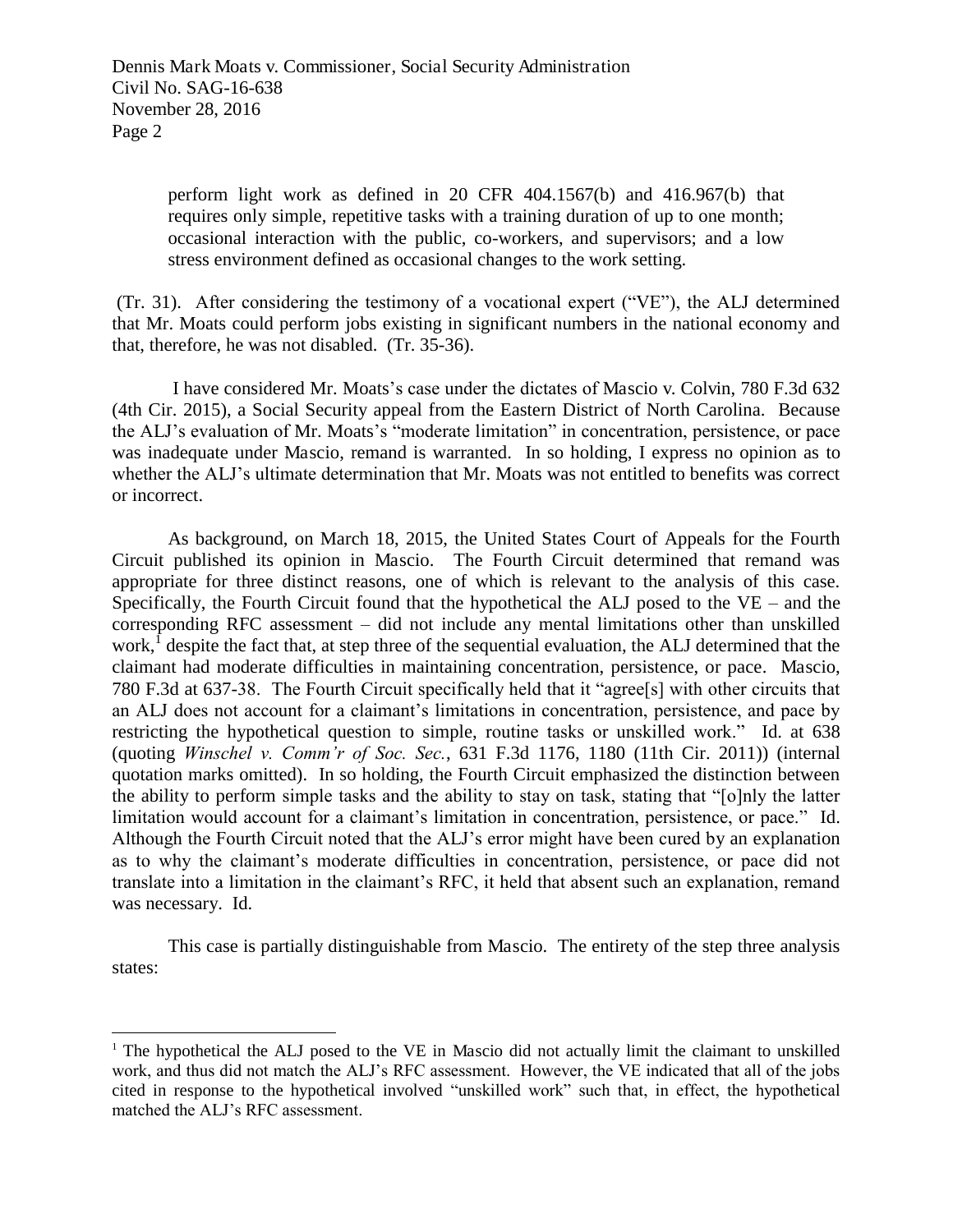Dennis Mark Moats v. Commissioner, Social Security Administration Civil No. SAG-16-638 November 28, 2016 Page 3

> With regard to concentration, persistence or pace, the claimant has moderate difficulties. The claimant reported that he finished what he started and that he was "ok" at following written instructions. He stated that he sometimes forgot spoken instructions (Exhibit 3E). The medical evidence of record documents some findings of impaired concentration and disorganized thoughts, but these findings are not consistent throughout the record (Exhibits 6F and 8F). The claimant reported activities of daily living that require some concentration including driving and caring for his elderly aunt and his mother with Alzheimer's (Exhibits 3E, 8F, and testimony).

(Tr. 30-31). That analysis does not permit this Court to understand the precise parameters of the difficulties the ALJ believed Mr. Moats to have. According to 20 C.F.R. § 404.1520a(c)(2), the rating of "moderate difficulties" is supposed to represent the result of application of the following technique:

We will rate the degree of your functional limitation based on the extent to which your impairment(s) interferes with your ability to function independently, appropriately, effectively, and on a sustained basis. Thus, we will consider such factors as the quality and level of your overall functional performance, any episodic limitations, the amount of supervision or assistance you require, and the settings in which you are able to function.

See also 20 C.F.R. § 416.920a(c)(2). Once the technique has been applied, the ALJ is supposed to include the results in the opinion as follows:

At the administrative law judge hearing and Appeals Council levels, the written decision must incorporate the pertinent findings and conclusions based on the technique. The decision must show the significant history, including examination and laboratory findings, and the functional limitations that were considered in reaching a conclusion about the severity of the mental impairment(s). The decision must include a specific finding as to the degree of limitation in each of the functional areas described in paragraph (c) of this section.

20 C.F.R. § 404.1520a(e)(4); see also 20 C.F.R. § 416.920a(e)(4).

 As noted above, the ALJ imposed a RFC restriction that Mr. Moats can perform jobs requiring "only simple, repetitive tasks with a training duration of up to one month; occasional interaction with the public, co-workers, and supervisors; and a low stress environment defined as occasional changes to the work setting." (Tr. 31). There is no corresponding restriction for the finding of moderate difficulties in concentration, persistence, or pace, such that it addresses Mr. Moats's ability to sustain work throughout an eight-hour workday. In fact, I am unable to ascertain from the ALJ's decision the reason for the finding of moderate, as opposed to mild or no, limitation in the area of concentration, persistence, or pace. It appears that the ALJ may discredit Mr. Moats's reports of difficulty with concentration, but does not expressly discuss his